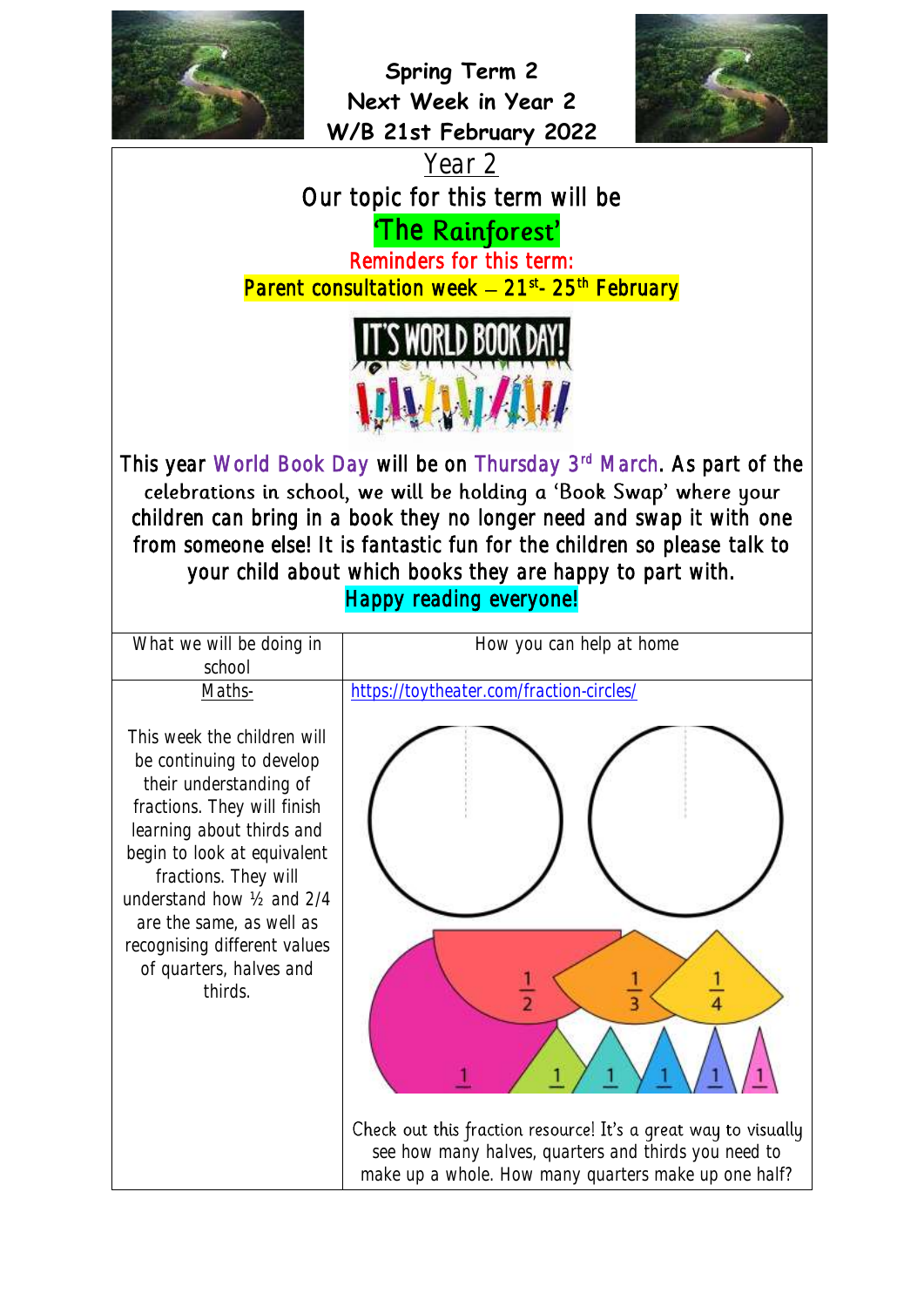



How many halves make the whole? Are two thirds bigger or smaller than two quarters? Have a go investigating these questions using this resource!

English



This week we will be basing our English lessons on the wonderful story 'The Great Kapok Tree'. Set in the rainforest, this story tells the tale of how humans and animals depend on one another. The children will be immersing themselves into the story through sequencing the story, role play and dramatization of the animals in the story before writing sentences using adjectives, verbs and adverbs to describe how the animals look and move. They will then spend the week retelling the story using their own choice of animals.



An animal a day keeps the boredom away! Rainforest Alliance have compiled these kid-friendly [fact pages](https://www.rainforest-alliance.org/species?page=0) about rainforest species, which happen to be some of the most awe-inspiring on Earth.

<https://www.rainforest-alliance.org/species/?page=0>

Did you know, for example, that an African forest elephant has more than 100,000 muscles in its trunk alone? Or that the cries of a Black howler monkey—the loudest mammal in the Amazon-can be heard up to 3km away?

Let your child pick a rainforest species, perhaps you want to do one each day. Get your child to draw a picture of the animal, write adjectives to describe the animal and hang the masterpiece on the fridge; by the end of the week, you'll have a rainforest menagerie brightening the kitchen. Perhaps if you have time you can google videos to hear the specific roars, squawks, and calls of their chosen species (educational screen time!) Please make sure that you are following the rules of internet safety.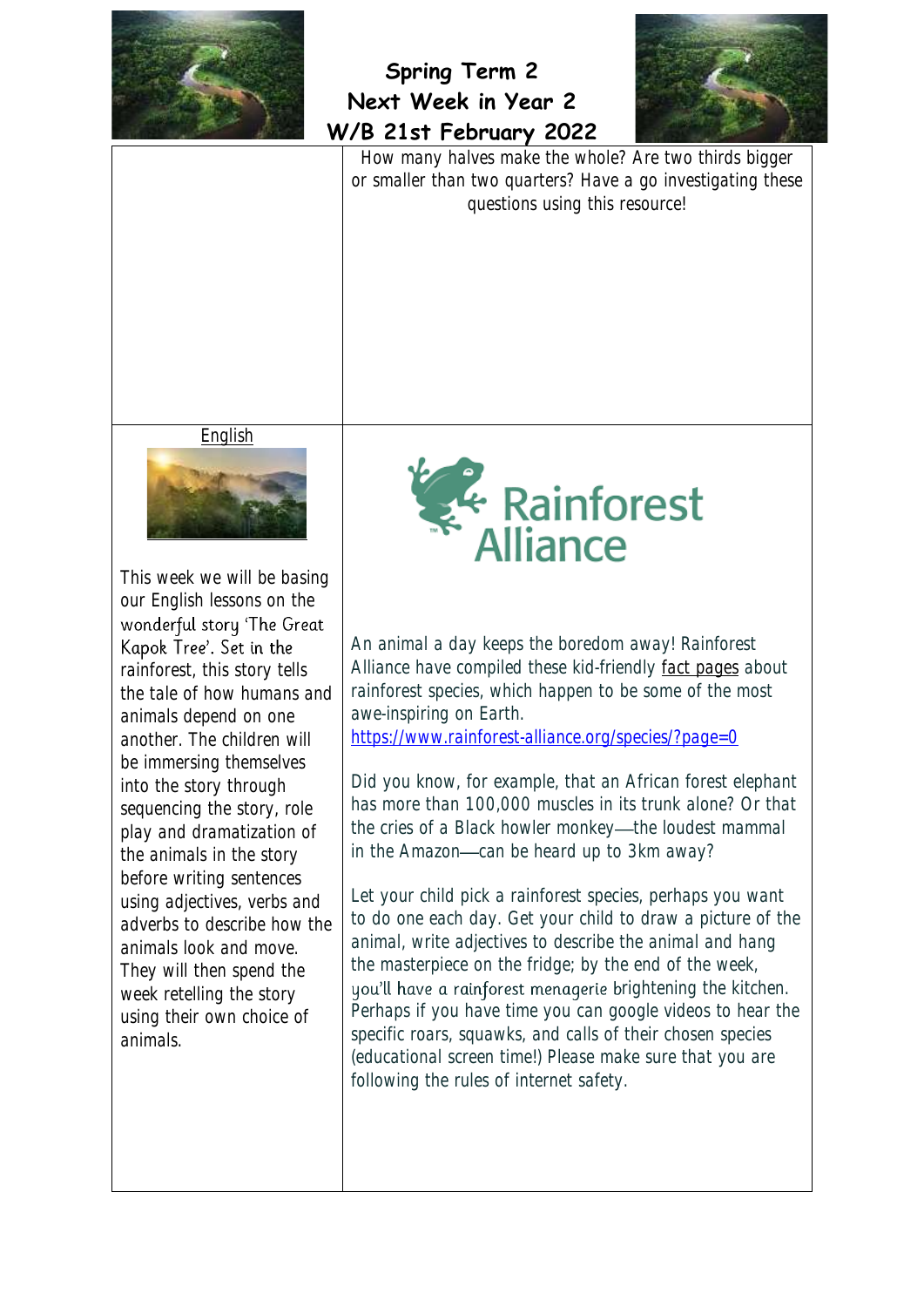





Reading Activity - [https://www.rainforest-alliance.org/wp](https://www.rainforest-alliance.org/wp-content/uploads/2021/07/clara-and-armadillo.pdf)[content/uploads/2021/07/clara-and-armadillo.pdf](https://www.rainforest-alliance.org/wp-content/uploads/2021/07/clara-and-armadillo.pdf) Please find a link above to the story of Clara and the Armadillo. Read the story with your child or perhaps they wish to read it alone. Ask them to write any new words they don't understand down and then look them up together in a dictionary. Can they find where the story is set using Google Earth? What was their favourite part of the story? Why? Can they draw a new front cover for the story?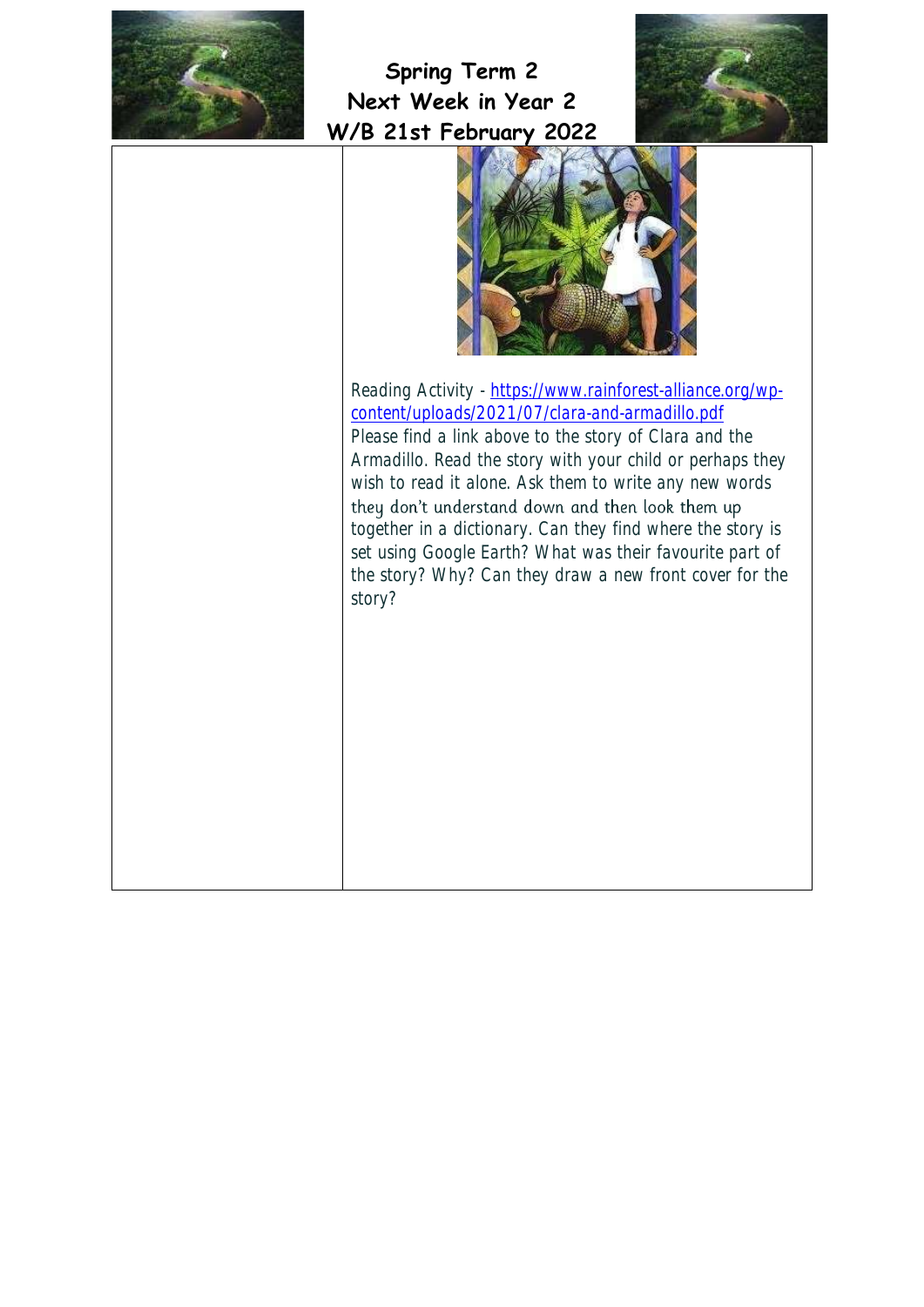|                                                                                                                                                                                                                                                                     | <b>Spring Term 2</b><br>Next Week in Year 2<br>W/B 21st February 2022                                                                                                                                                                                                      |  |
|---------------------------------------------------------------------------------------------------------------------------------------------------------------------------------------------------------------------------------------------------------------------|----------------------------------------------------------------------------------------------------------------------------------------------------------------------------------------------------------------------------------------------------------------------------|--|
| Geography<br>This week the children will<br>be looking at the hot and<br>cold places of the world and<br>where they are located. The<br>children will be using an<br>atlas and world map to<br>identify where these<br>countries are in relation to<br>the equator. | Here is a website where you can practise learning the<br>names of countries, continents and oceans and identifying<br>these on a map.<br>https://world-geography-games.com/world.html                                                                                      |  |
| <b>Science</b><br>In Science this term, our<br>topic will be <b>Animals</b><br>including Humans. We will<br>begin in week 1 by<br>looking at the basic needs<br>of animals.                                                                                         | You can help to prepare your child for this lesson by<br>discussing the needs of animals they know, such a s pets or<br>you can watch the video below together and talk about<br>what you have seen.<br>https://www.bbc.co.uk/bitesize/topics/z6882hv/articles/zx38<br>wmn |  |
|                                                                                                                                                                                                                                                                     |                                                                                                                                                                                                                                                                            |  |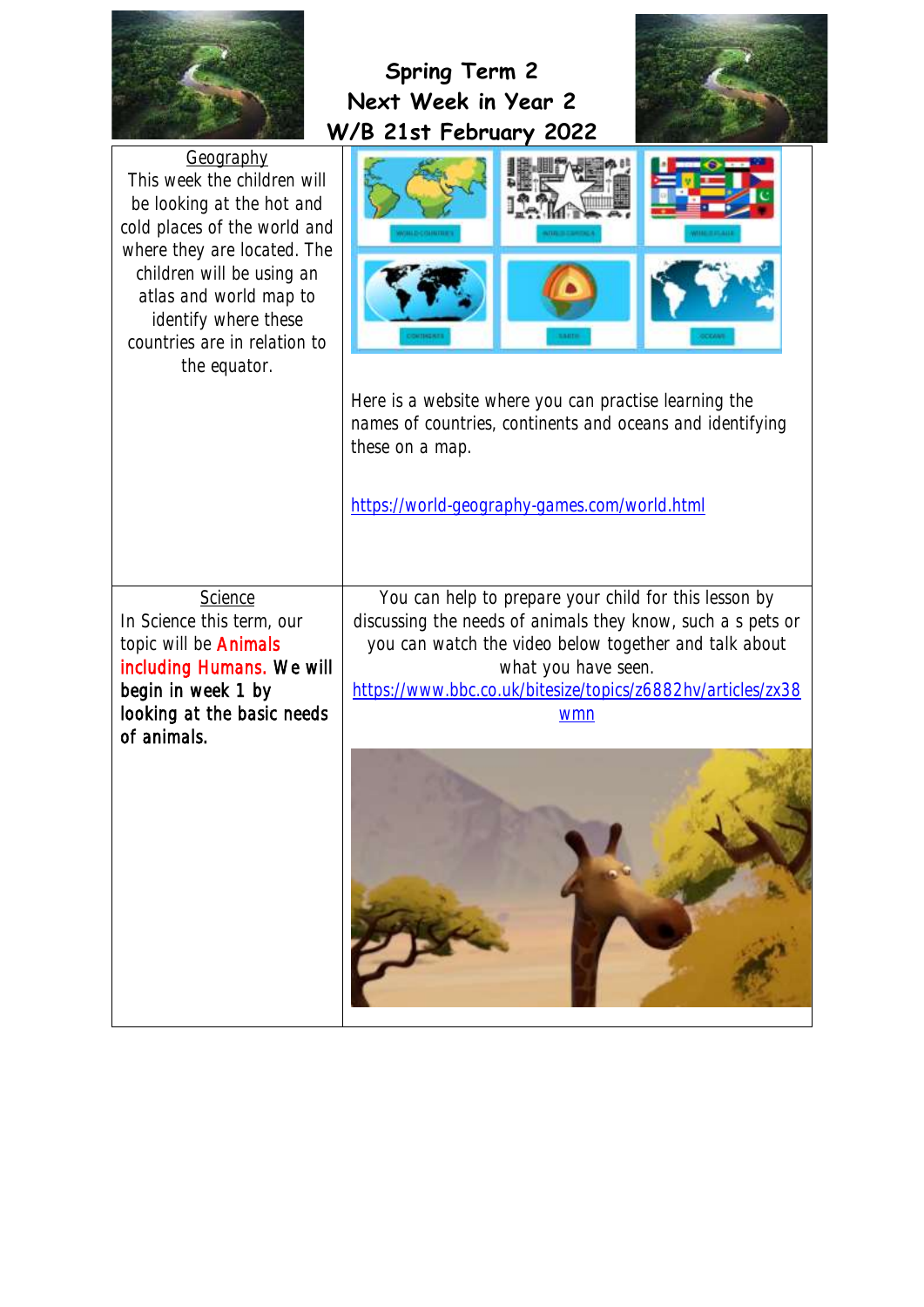

**Spring Term 2 Next Week in Year 2 W/B 21st February 2022**



Art

The theme for art this term will be Rainforest Art!

The children will begin this week by looking different artists including the artist Nixiwaka Yawanawa who creates beautiful canvas paintings of the Rainforest by using bright and bold colours.





## PSHE/R.E.

In PSHE the children will be learning how to maintain their physical and mental health by understanding how to make positive choices and knowing the consequences of poor choices.

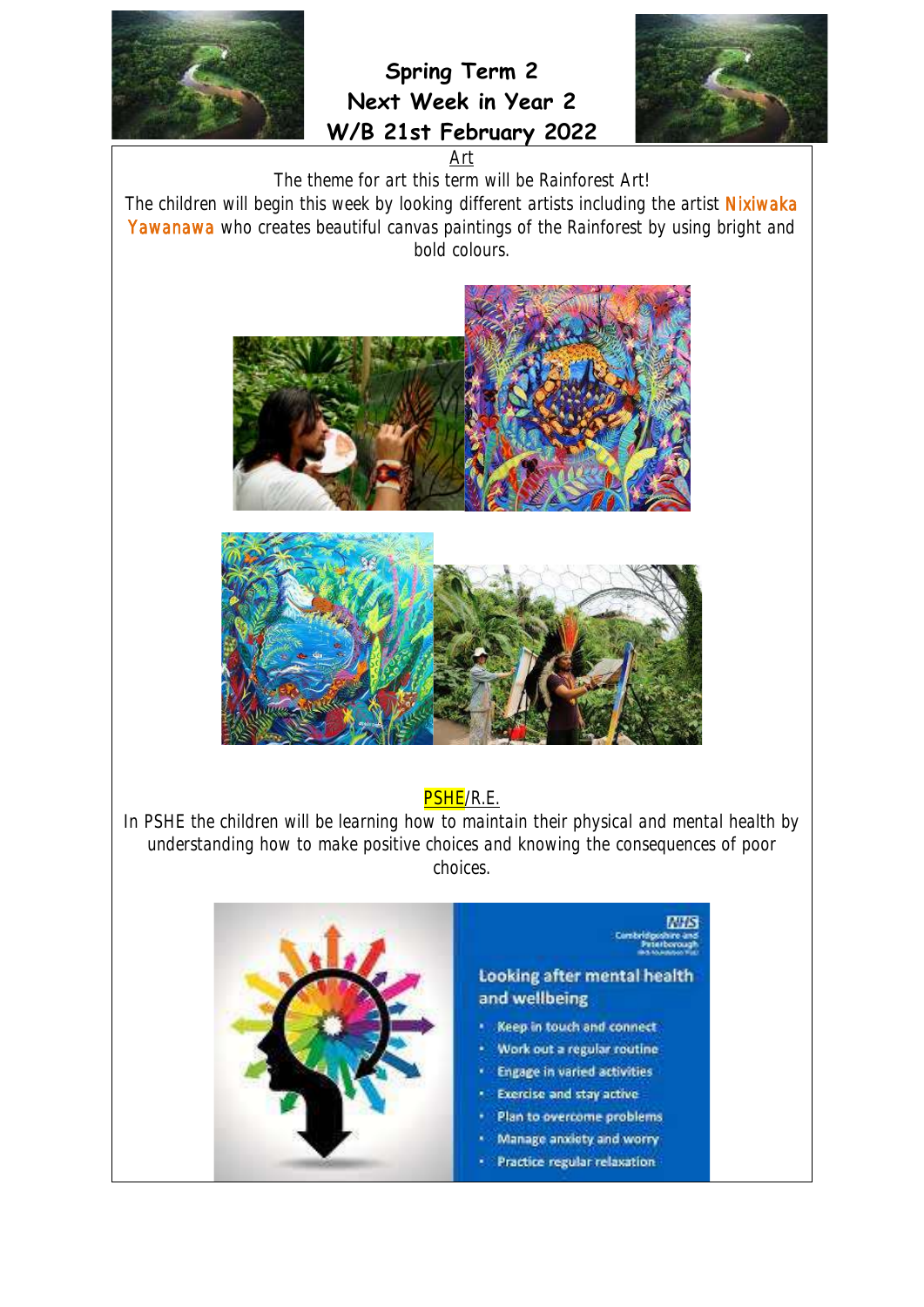

**Spring Term 2 Next Week in Year 2 W/B 21st February 2022**



Discuss having a positive mindset with your child and give them strategies to use for when they are not feeling their best or are worried about an issue. It could be as simple as talking to someone they trust or using a breathing exercise.

Try the link below for more ideas:

<https://www.teachstarter.com/gb/blog/students-anxiety-new-free-resource/>





P.E.

In P.E. this term, the children will be learning ball skills and netball.

These sessions will both be outdoors, so please provide your child with appropriate clothing in line with the school guidance; long leggings or jogging bottoms; comfortable trainers; trainer/ankle socks (no tights will be allowed); a long sleeved tshirt: a jumper or fleece (optional).

The weather can be unpredictable at this time of year so please follow the guidance. Every child is expected to come to school with a full P.E. kit to change into.

| Please note a permanent change to the P.E. Timetable for Indigo and Turquoise. |  |  |
|--------------------------------------------------------------------------------|--|--|
|--------------------------------------------------------------------------------|--|--|

| <i><u><b>Turquoise</b></u></i> | Amber               | Indigo              |
|--------------------------------|---------------------|---------------------|
| Monday - Ball skills           | Monday- Ball skills | Tuesday-Ball skills |
| Tuesday- Netball               | Thursday- Netball   | Thursday-Netball    |
|                                |                     |                     |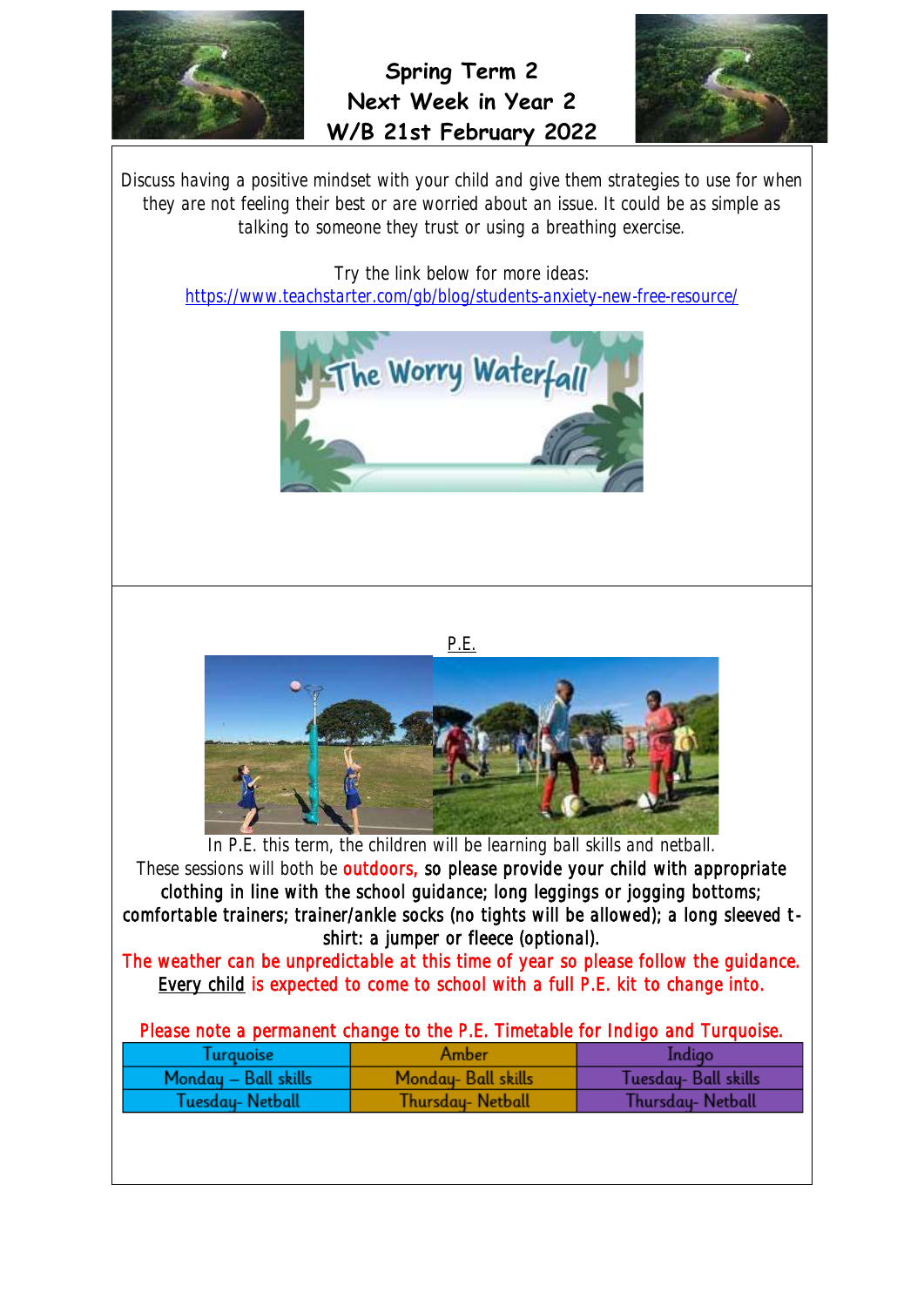

**Spring Term 2 Next Week in Year 2 W/B 21st February 2022**



**Computing** 

This term the children will be learning about data collection and publishing. The first lesson will be in class, where the children will share data about the different continents they are linked to.



You can prepare your child for this lesson by completing a short fact file about a continent they have a family/friends link with or have just visited.

Ask your child to complete the home learning sheet they have been given. They can colour in the continent they are associated with and label it/them. Then write a sentence or more describing which countries they visited/are linked to and an interesting fact about their trip.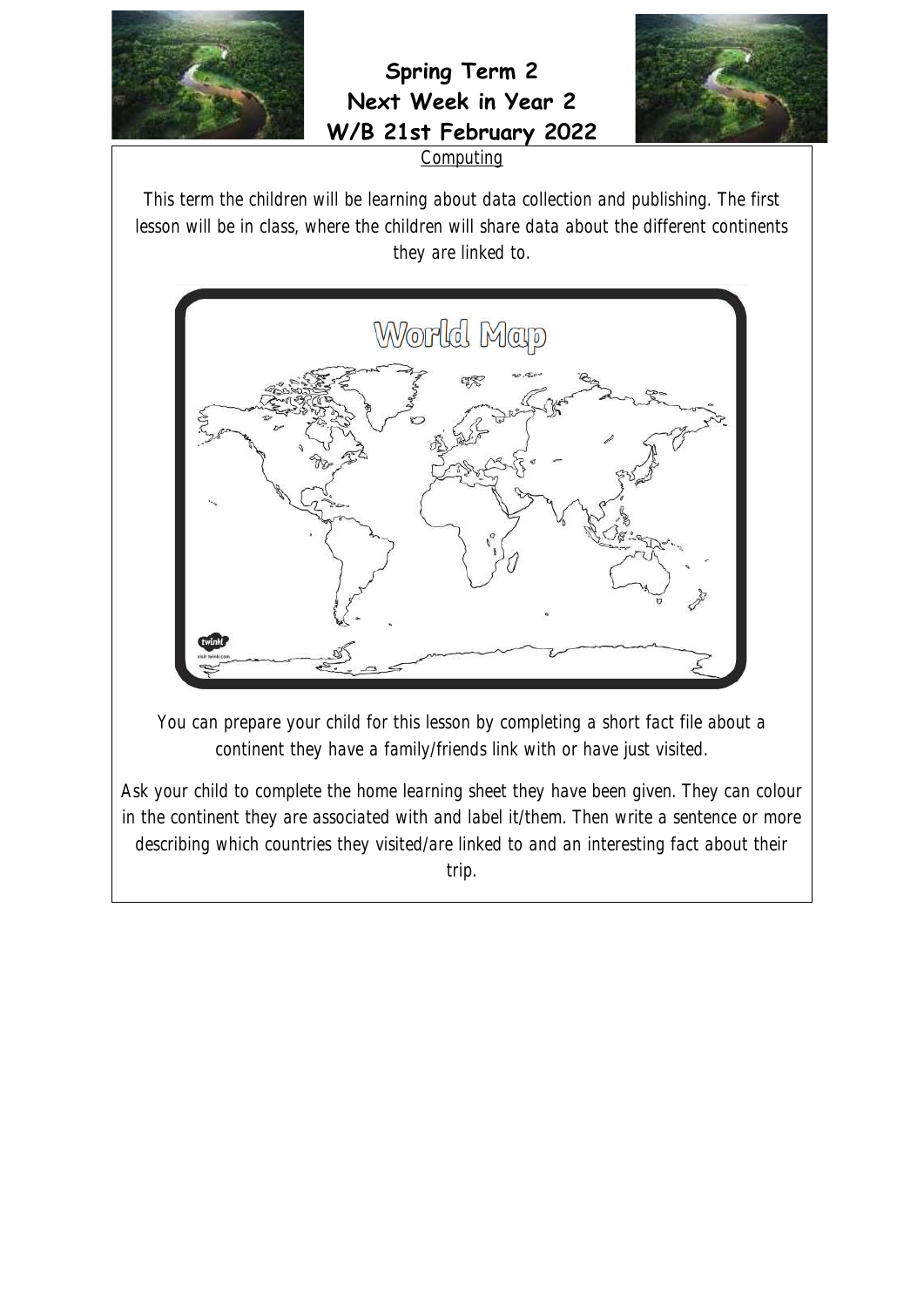

**Spring Term 2 Next Week in Year 2 W/B 21st February 2022**





This term's theme will be to learn how music can help us in their neighbourhood. They will be finding out how to listen to and appraise different genres of music including pop, orchestral and Jazz by using musical activities such as using composition, playing the recorder and singing!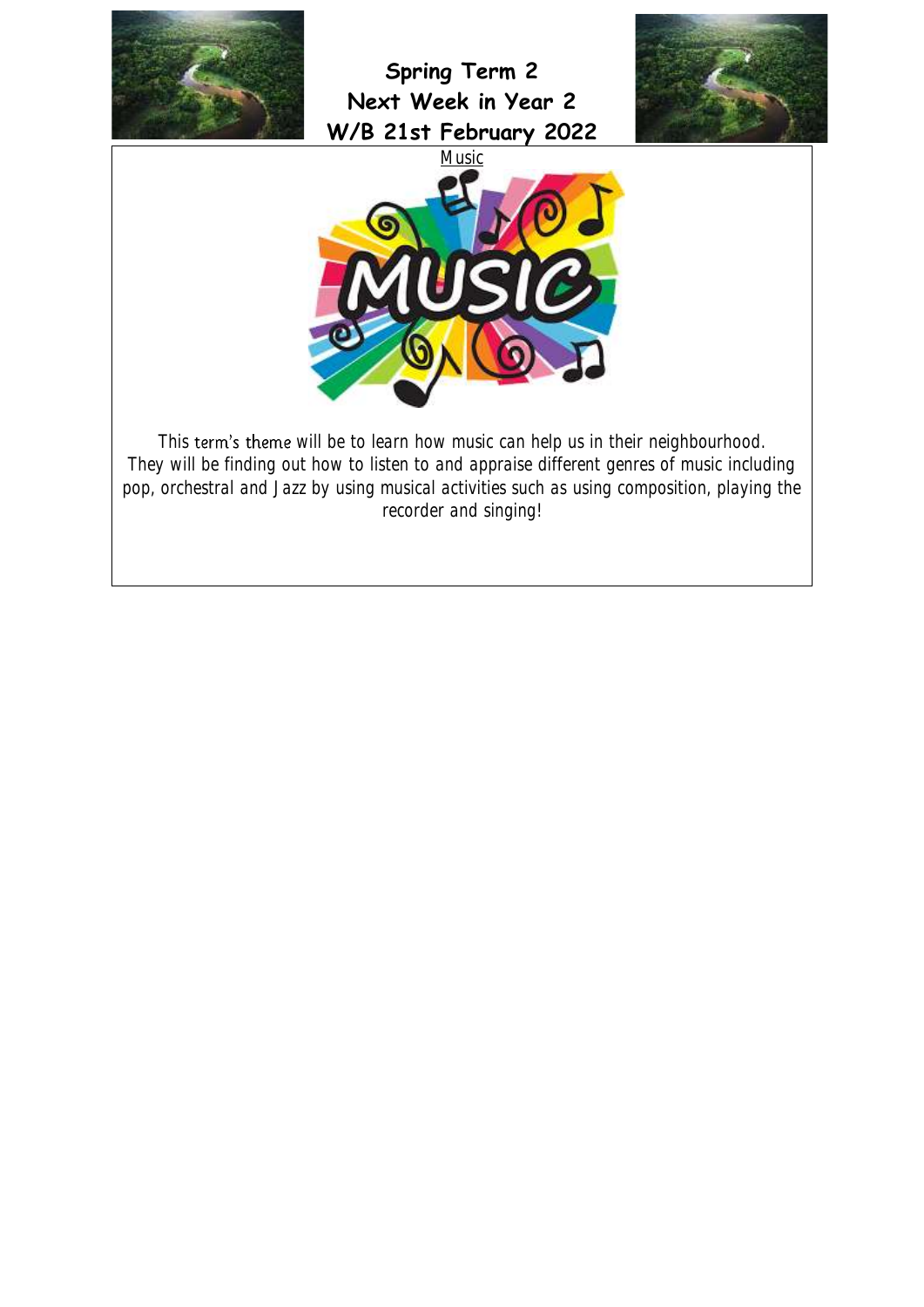



|              |                  | <b>Year 2 Common Exception Words</b> |         |         |        |       |
|--------------|------------------|--------------------------------------|---------|---------|--------|-------|
| after        | child            | every                                | half    | move    | plant  | whole |
| again        | children.        | everybody                            | hold    | Mr      | poor   | who   |
| any          | <b>Christmas</b> | eye                                  | hour    | Mrs:    | pretty | wild  |
| bath         | class            | fast                                 | improve | old     | prove  | would |
| beautiful    | climb            | father.                              | kind    | only    | should |       |
| because      | clothes          | find                                 | last    | parents | steak  |       |
| behind       | could            | floor                                | many    | pass    | sugar  |       |
| both         | cold             | gold                                 | mind    | past    | sure   |       |
| <b>break</b> | door             | grass                                | money   | path.   | told   |       |
| busu         | even.            | great                                | most    | people  | water  |       |

Please practise spelling our words of the week and look out for any phonic sounds that need extra practise in your child's reading books.

Words of the week:

Autumn term 1- only, children, door, wild, most, floor, poor, climb, again, because, both. Autumn term 2- find, mind, behind, any, old, cold, hold, told, cold, Christmas, every, everybody, everyone.

Spring Term 1- people, after, who, why, what, how, where, which when, beautiful, busy, only

Spring 2- Parents, mother, father

Mrs Kelly, Mrs Ferguson and Miss Smith The Year 2 Team